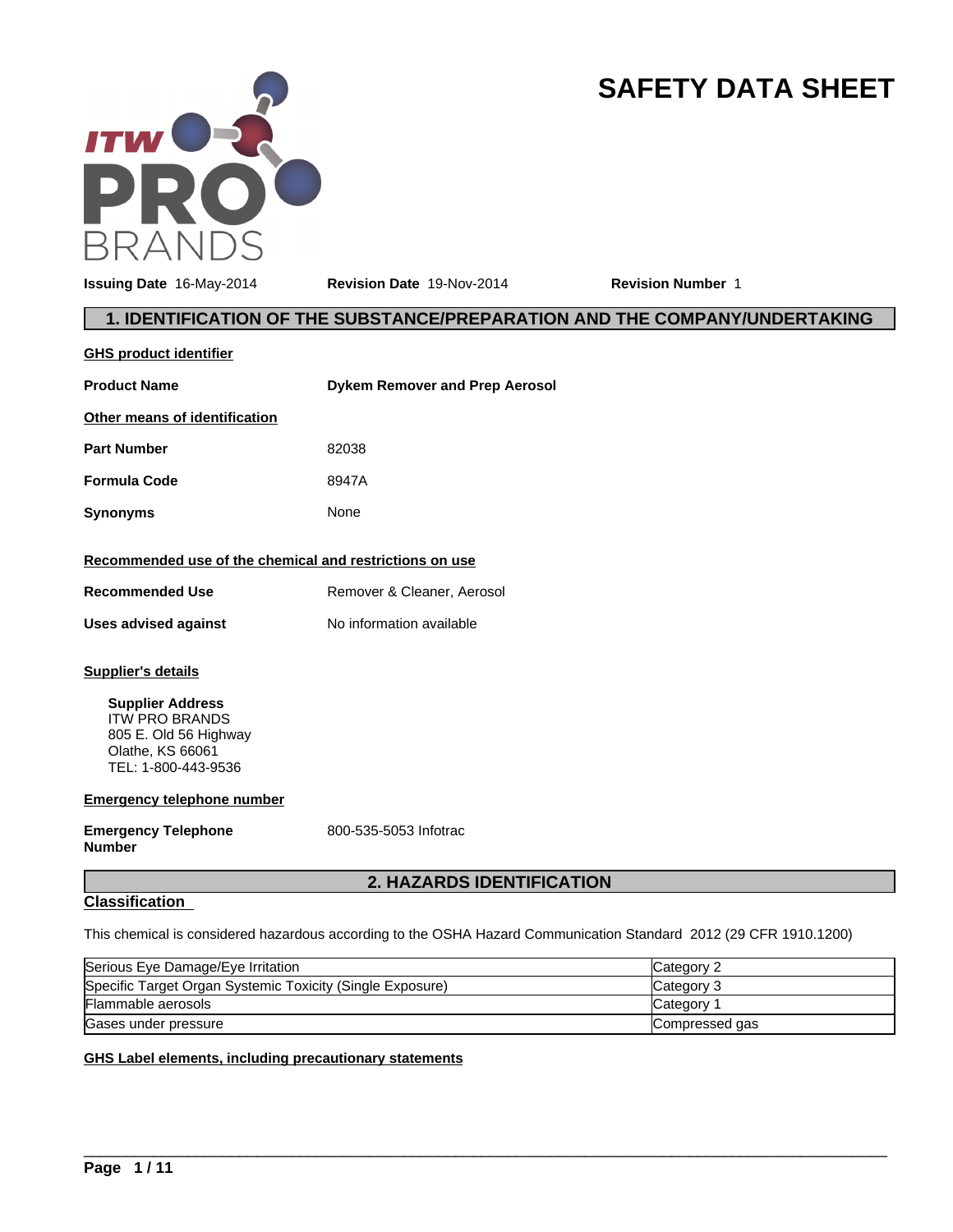#### **Emergency Overview**



#### **Precautionary Statements**

- **Prevention**
- Wash face, hands and any exposed skin thoroughly after handling.
- Wear eye/face protection.
- Avoid breathing dust/fume/gas/mist/vapors/spray.
- Use only outdoors or in a well-ventilated area.
- Keep away from heat/sparks/open flames/hot surfaces No smoking.
- Do not spray on an open flame or other ignition source
- Pressurized container: Do not pierce or burn, even after use.

#### **General Advice**

•None

#### **Eyes**

• IF IN EYES: Rinse cautiously with water for several minutes. Remove contact lenses, if present and easy to do. Continue rinsing.

• If eye irritation persists: Get medical advice/attention.

#### **Inhalation**

- IF INHALED: Remove victim to fresh air and keep at rest in a position comfortable for breathing.
- Call a POISON CENTER or doctor/physician if you feel unwell.

#### **Storage**

- Store in a well-ventilated place. Keep container tightly closed.
- Store locked up.
- Protect from sunlight. Do not expose to temperatures exceeding 50 °C/122 °F
- Protect from sunlight

#### **Disposal**

• Dispose of contents/container to an approved waste disposal plant.

## **Hazard Not Otherwise Classified (HNOC)**

Not applicable

#### **Other information**

## **3. COMPOSITION/INFORMATION ON INGREDIENTS**

| . n/<br>-----<br>м.<br>-N17<br>nρı<br> |
|----------------------------------------|
|----------------------------------------|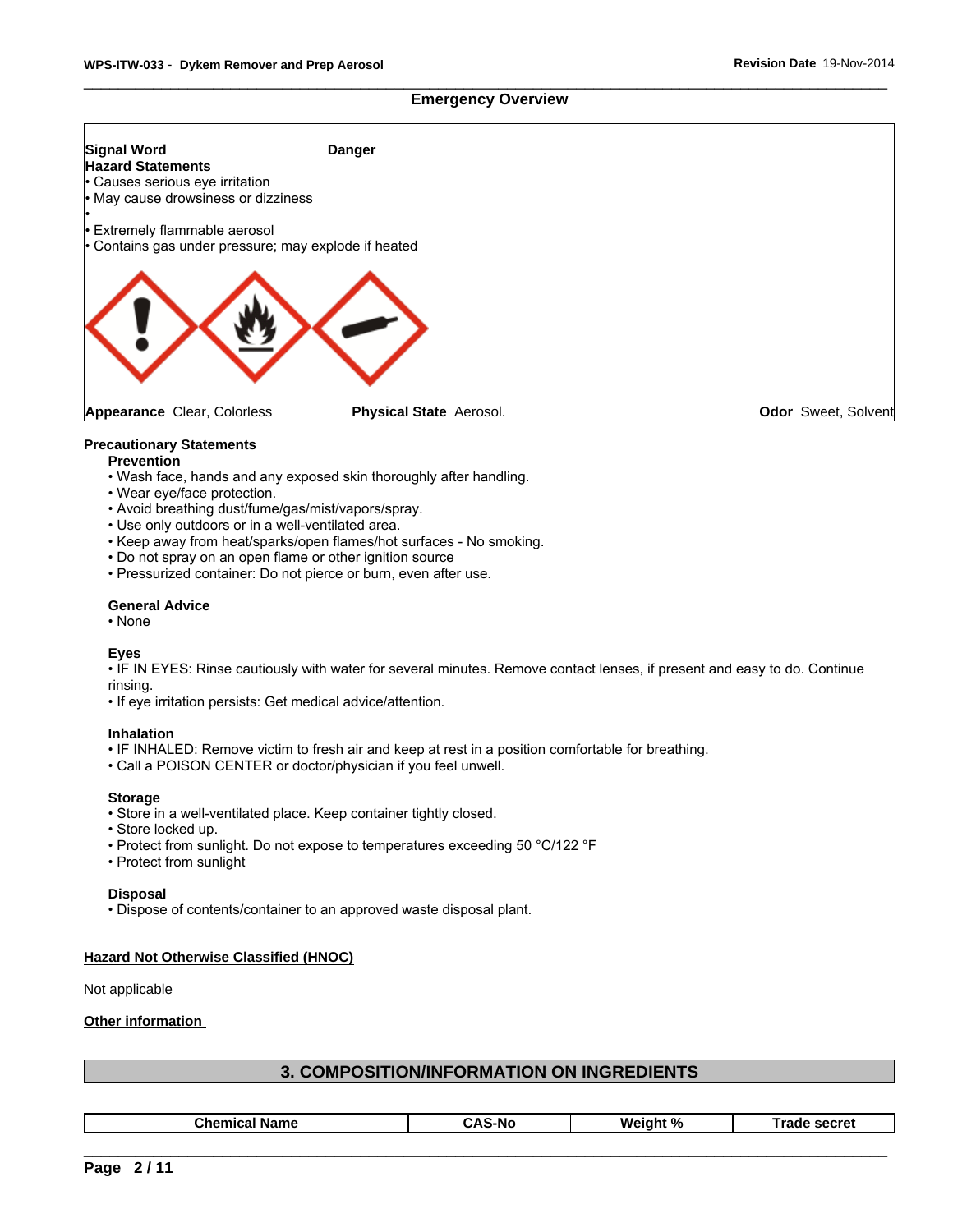#### \_\_\_\_\_\_\_\_\_\_\_\_\_\_\_\_\_\_\_\_\_\_\_\_\_\_\_\_\_\_\_\_\_\_\_\_\_\_\_\_\_\_\_\_\_\_\_\_\_\_\_\_\_\_\_\_\_\_\_\_\_\_\_\_\_\_\_\_\_\_\_\_\_\_\_\_\_\_\_\_\_\_\_\_\_\_\_\_\_\_\_\_\_ **WPS-ITW-033** - **Dykem Remover and Prep Aerosol Revision Date** 19-Nov-2014

| Acetone           | 67-64-1  | $30 - 60$ |  |
|-------------------|----------|-----------|--|
| Ethanol           | 64-17-5  | 10-30     |  |
| <b>Butane</b>     | 106-97-8 | $7 - 13$  |  |
| n-Propyl acetate  | 109-60-4 |           |  |
| Isopropyl alcohol | 67-63-0  | 1 - C     |  |

*\*The exact percentage (concentration) of composition has been withheld as a trade secret.*

## **4. FIRST AID MEASURES**

#### **Description of necessary first-aid measures**

| <b>General Advice</b>                              | Immediate medical attention is required. Show this safety data sheet to the doctor in<br>attendance. If symptoms persist, call a physician.                                                                                            |
|----------------------------------------------------|----------------------------------------------------------------------------------------------------------------------------------------------------------------------------------------------------------------------------------------|
| <b>Eye Contact</b>                                 | Rinse immediately with plenty of water, also under the eyelids, for at least 15 minutes.<br>Remove contact lenses, if applicable, and continue flushing. Keep eye wide open while<br>rinsing. Seek immediate medical attention/advice. |
| <b>Skin Contact</b>                                | Wash off immediately with plenty of water. If skin irritation persists, call a physician.<br>Clothing frozen to the skin should be thawed before being removed.                                                                        |
| <b>Inhalation</b>                                  | Move to fresh air. If breathing is difficult, give oxygen. If not breathing, give artificial<br>respiration. If symptoms persist, call a physician.                                                                                    |
| <b>Ingestion</b>                                   | Rinse mouth. Do NOT induce vomiting. Never give anything by mouth to an unconscious<br>person. Drink plenty of water. Consult a physician if necessary                                                                                 |
| <b>Protection of First-aiders</b>                  | Use personal protective equipment. Remove all sources of ignition.                                                                                                                                                                     |
| Most important symptoms/effects, acute and delayed |                                                                                                                                                                                                                                        |

**Most Important Symptoms/Effects** No information available.

#### **Indication of immediate medical attention and special treatment needed, if necessary**

**Notes to Physician** Treat symptomatically.

## **5. FIRE-FIGHTING MEASURES**

#### **Suitable Extinguishing Media**

Carbon dioxide (CO 2 ). Dry chemical. Alcohol-resistant foam.

#### **Unsuitable Extinguishing Media** No information available.

#### **Specific Hazards Arising from the Chemical**

Flammable. Flash back possible over considerable distance. Most vapors are heavier than air. They will spread along ground and collect in low or confined areas (sewers, basements, tanks). Ruptured cylinders may rocket.

**Explosion Data Sensitivity to Mechanical Impact None.** None. **Sensitivity to Static Discharge Wes.** Yes.

## **Protective Equipment and Precautions for Firefighters**

In the event of fire and/or explosion do not breathe fumes

# **6. ACCIDENTAL RELEASE MEASURES**

#### **Personal precautions, protective equipment and emergency procedures**

#### **Personal Precautions** Evacuate personnel to safe areas. Use personal protective equipment. Ensure adequate ventilation. Remove all sources of ignition. Keep people away from and upwind of spill/leak. Take precautionary measures against static discharges. Pay attention to flashback. Contents under pressure.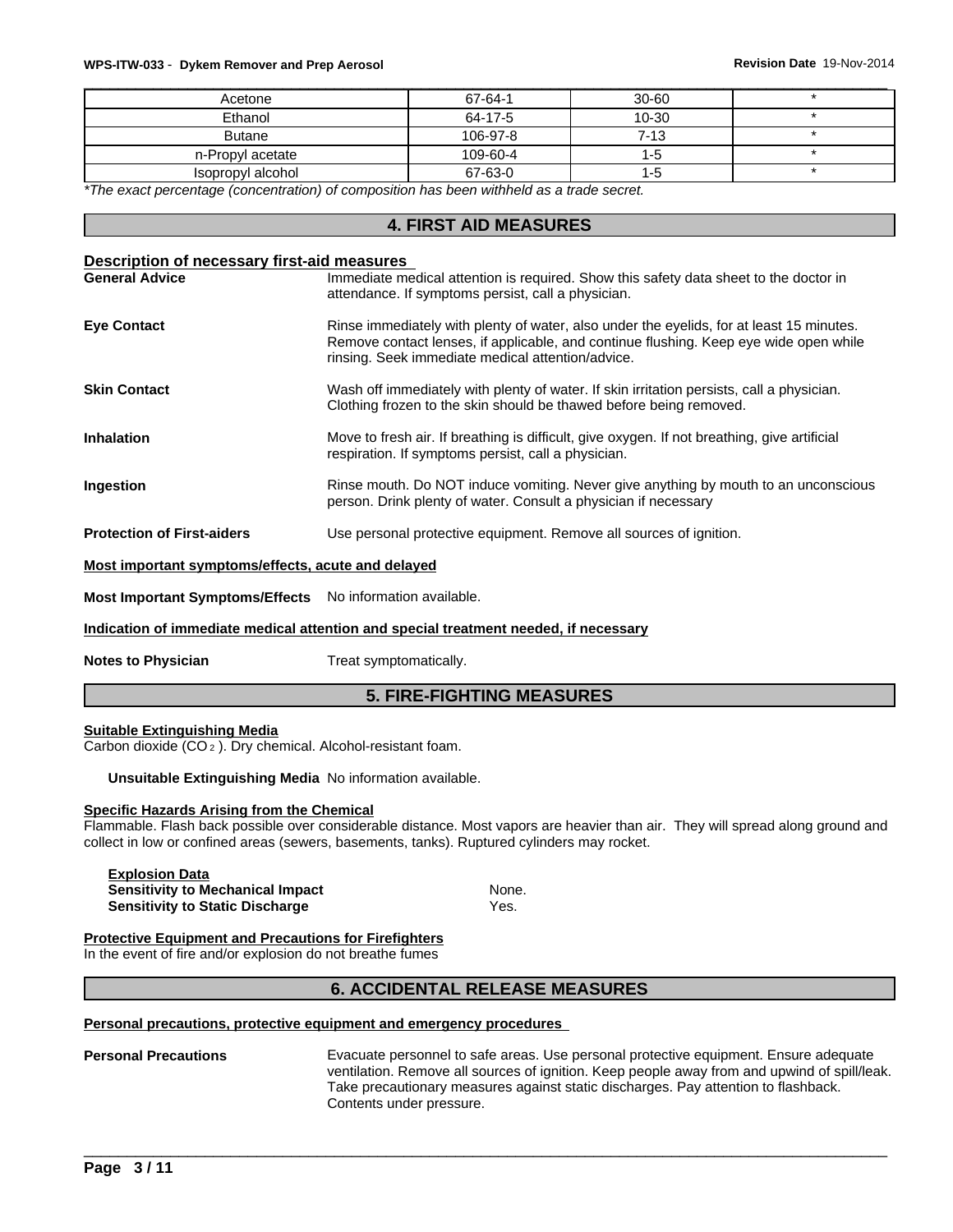| <b>Environmental Precautions</b>                      |                                                                                                                                                                                                                   |
|-------------------------------------------------------|-------------------------------------------------------------------------------------------------------------------------------------------------------------------------------------------------------------------|
| <b>Environmental Precautions</b>                      | Prevent further leakage or spillage if safe to do so. Prevent product from entering drains. Do<br>not flush into surface water or sanitary sewer system. See Section 12 for additional<br>Ecological Information. |
| Methods and materials for containment and cleaning up |                                                                                                                                                                                                                   |
| <b>Methods for Containment</b>                        | Prevent further leakage or spillage if safe to do so.                                                                                                                                                             |
| <b>Methods for Cleaning Up</b>                        | Take up with sand or other noncombustible absorbent material and place into containers for<br>later disposal.                                                                                                     |
|                                                       | <b>7. HANDLING AND STORAGE</b>                                                                                                                                                                                    |

# **Handling** Wear personal protective equipment. Avoid contact with skin, eyes and clothing. Keep away from open flames, hot surfaces and sources of ignition. Take precautionary measures against static discharges. Use only in an area containing flame proof equipment. Do not breathe vapors or spray mist. Ensure adequate ventilation. To avoid ignition of vapors by static electricity discharge, all metal parts of the equipment must be grounded. Use only in area provided with appropriate exhaust ventilation. Do not eat, drink or smoke when using this product. Contents under pressure. Empty containers pose a potential fire and explosion hazard. Do not cut, puncture or weld containers. **Conditions for safe storage, including any incompatibilities Storage** Keep containers tightly closed in a cool, well-ventilated place. Keep away from heat and sources of ignition. Keep out of the reach of children. Do not store above 49°C / 120.2°F.

**Incompatible Products** Strong oxidizing agents. Strong acids. Strong reducing agents. Strong alkalis.

# **8. EXPOSURE CONTROLS / PERSONAL PROTECTION**

# **Control parameters**

# **Exposure Guidelines**

| <b>Chemical Name</b>         | <b>ACGIH TLV</b>              | <b>OSHA PEL</b>                                                                                                                                                                                                                                                                                                  | <b>NIOSH IDLH</b>                                                                                           |
|------------------------------|-------------------------------|------------------------------------------------------------------------------------------------------------------------------------------------------------------------------------------------------------------------------------------------------------------------------------------------------------------|-------------------------------------------------------------------------------------------------------------|
| Acetone<br>67-64-1           | STEL: 750 ppm<br>TWA: 500 ppm | TWA: 1000 ppm<br>TWA: 2400 mg/m <sup>3</sup><br>(vacated) TWA: 750 ppm<br>(vacated) TWA: 1800 mg/m <sup>3</sup><br>(vacated) STEL: 2400 mg/m <sup>3</sup><br>The acetone STEL does not<br>apply to the cellulose acetate<br>fiber industry. It is in effect for all<br>other sectors<br>(vacated) STEL: 1000 ppm | IDLH: 2500 ppm 10% LEL<br>TWA: 250 ppm<br>TWA: 590 mg/m $3$                                                 |
| Ethanol<br>64-17-5           | STEL: 1000 ppm                | TWA: 1000 ppm<br>TWA: 1900 mg/m <sup>3</sup><br>(vacated) TWA: 1000 ppm<br>(vacated) TWA: 1900 mg/m <sup>3</sup>                                                                                                                                                                                                 | IDLH: 3300 ppm 10% LEL<br>TWA: 1000 ppm<br>TWA: 1900 mg/m <sup>3</sup>                                      |
| <b>Butane</b><br>106-97-8    | STEL: 1000 ppm                | (vacated) TWA: 800 ppm<br>(vacated) TWA: $1900 \text{ mg/m}^3$                                                                                                                                                                                                                                                   | TWA: 800 ppm<br>TWA: 1900 mg/m $3$                                                                          |
| Propane<br>74-98-6           | TWA: 1000 ppm                 | TWA: 1000 ppm<br>TWA: 1800 mg/m <sup>3</sup>                                                                                                                                                                                                                                                                     | <b>IDLH: 2100 ppm</b><br>TWA: 1000 ppm<br>TWA: 1800 mg/m <sup>3</sup>                                       |
| n-Propyl acetate<br>109-60-4 | STEL: 250 ppm<br>TWA: 200 ppm | TWA: 200 ppm<br>TWA: 840 mg/m <sup>3</sup><br>(vacated) TWA: 200 ppm<br>(vacated) TWA: 840 mg/m <sup>3</sup><br>(vacated) STEL: 250 ppm<br>(vacated) STEL: $1050$ mg/m <sup>3</sup>                                                                                                                              | <b>IDLH: 1700 ppm</b><br>TWA: 200 ppm<br>TWA: 840 mg/m $3$<br>STEL: 250 ppm<br>STEL: 1050 mg/m <sup>3</sup> |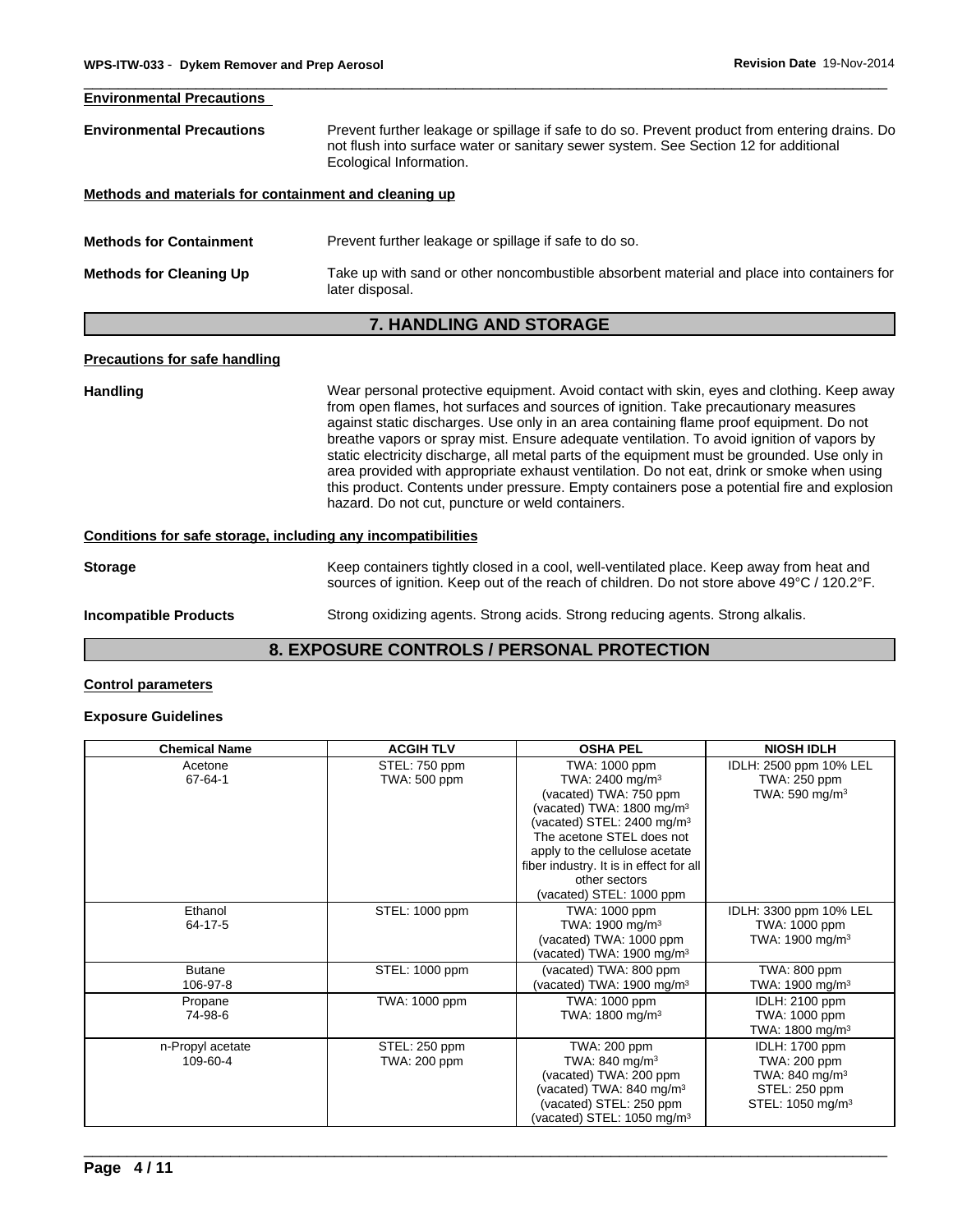| Isopropyl alcohol | STEL: 400 ppm | TWA: 400 ppm                          | IDLH: 2000 ppm 10% LEL       |
|-------------------|---------------|---------------------------------------|------------------------------|
| 67-63-0           | TWA: 200 ppm  | TWA: 980 mg/m $3$                     | TWA: 980 mg/m $3$            |
|                   |               | (vacated) TWA: 400 ppm                | TWA: 400 ppm                 |
|                   |               | (vacated) TWA: $980 \text{ mg/m}^3$   | STEL: 500 ppm                |
|                   |               | (vacated) STEL: 500 ppm               | STEL: 1225 mg/m <sup>3</sup> |
|                   |               | (vacated) STEL: $1225 \text{ ma/m}^3$ |                              |

*Immediately Dangerous to Life or Health. ACGIH TLV: American Conference of Governmental Industrial Hygienists - Threshold Limit Value. OSHA PEL: Occupational Safety and Health Administration - Permissible Exposure Limits. NIOSH IDLH:*

| <b>Other Exposure Guidelines</b>                                                               | Vacated limits revoked by the Court of Appeals decision in AFL-CIO v. OSHA, 965 F.2d 962<br>(11th Cir., 1992).                                                                                                                                       |
|------------------------------------------------------------------------------------------------|------------------------------------------------------------------------------------------------------------------------------------------------------------------------------------------------------------------------------------------------------|
| Appropriate engineering controls                                                               |                                                                                                                                                                                                                                                      |
| <b>Engineering Measures</b>                                                                    | Showers<br>Eyewash stations<br>Ventilation systems                                                                                                                                                                                                   |
|                                                                                                | Individual protection measures, such as personal protective equipment                                                                                                                                                                                |
| <b>Eye/Face Protection</b><br><b>Skin and Body Protection</b><br><b>Respiratory Protection</b> | Safety glasses with side-shields.<br>Rubber gloves.<br>No protective equipment is needed under normal use conditions. If exposure limits are<br>exceeded or irritation is experienced, NIOSH/MSHA approved respiratory protection should<br>be worn. |
| <b>Hygiene Measures</b>                                                                        | When using, do not eat, drink or smoke. Provide regular cleaning of equipment, work area<br>and clothing.                                                                                                                                            |

# **9. PHYSICAL AND CHEMICAL PROPERTIES**

## **Information on basic physical and chemical properties**

| <b>Physical State</b><br>Odor                                                                                                                                                                                                                                                                                                                                                                                                                                                                                                                        | Aerosol<br>Sweet, Solvent                                                                                                                                                                                                                                                                                   | Appearance<br><b>Odor Threshold</b>                                                                                                                                                                                   | Clear, Colorless<br>No information available |
|------------------------------------------------------------------------------------------------------------------------------------------------------------------------------------------------------------------------------------------------------------------------------------------------------------------------------------------------------------------------------------------------------------------------------------------------------------------------------------------------------------------------------------------------------|-------------------------------------------------------------------------------------------------------------------------------------------------------------------------------------------------------------------------------------------------------------------------------------------------------------|-----------------------------------------------------------------------------------------------------------------------------------------------------------------------------------------------------------------------|----------------------------------------------|
| <b>Property</b><br>рH<br><b>Melting Point/Range</b><br><b>Boiling Point/Boiling Range</b><br><b>Flash Point</b><br><b>Evaporation rate</b><br><b>Flammability (solid, gas)</b><br><b>Flammability Limits in Air</b><br>upper flammability limit<br>lower flammability limit<br><b>Vapor Pressure</b><br><b>Vapor Density</b><br><b>Specific Gravity</b><br><b>Water Solubility</b><br>Solubility in other solvents<br>Partition coefficient: n-octanol/waterNo data available<br><b>Autoignition Temperature</b><br><b>Decomposition Temperature</b> | Values<br>No data available<br>No data available<br>56.11 °C / 133 °F<br>No data available<br>No data available<br>No data available<br>No data available<br>No data available<br>$> 1$ (air = 1)<br>No data available.<br>Soluble in water.<br>No data available<br>No data available<br>No data available | Remarks/ - Method<br>None known<br>None known<br>None known<br>None known<br>None known<br>None known<br>None known<br>None known<br>None known<br>None known<br>None known<br>None known<br>None known<br>None known |                                              |
| <b>Viscosity</b>                                                                                                                                                                                                                                                                                                                                                                                                                                                                                                                                     | Water thin                                                                                                                                                                                                                                                                                                  | None known                                                                                                                                                                                                            |                                              |
| <b>Flammable Properties</b>                                                                                                                                                                                                                                                                                                                                                                                                                                                                                                                          | <b>EXTREMELY FLAMMABLE</b>                                                                                                                                                                                                                                                                                  |                                                                                                                                                                                                                       |                                              |
| <b>Explosive Properties</b><br><b>Oxidizing Properties</b>                                                                                                                                                                                                                                                                                                                                                                                                                                                                                           | No data available<br>No data available                                                                                                                                                                                                                                                                      |                                                                                                                                                                                                                       |                                              |
| <b>Other information</b>                                                                                                                                                                                                                                                                                                                                                                                                                                                                                                                             |                                                                                                                                                                                                                                                                                                             |                                                                                                                                                                                                                       |                                              |
| <b>VOC Content (%)</b><br>VOC (g/l)                                                                                                                                                                                                                                                                                                                                                                                                                                                                                                                  | 100.000002384186<br>388 g/l                                                                                                                                                                                                                                                                                 |                                                                                                                                                                                                                       |                                              |
|                                                                                                                                                                                                                                                                                                                                                                                                                                                                                                                                                      |                                                                                                                                                                                                                                                                                                             |                                                                                                                                                                                                                       |                                              |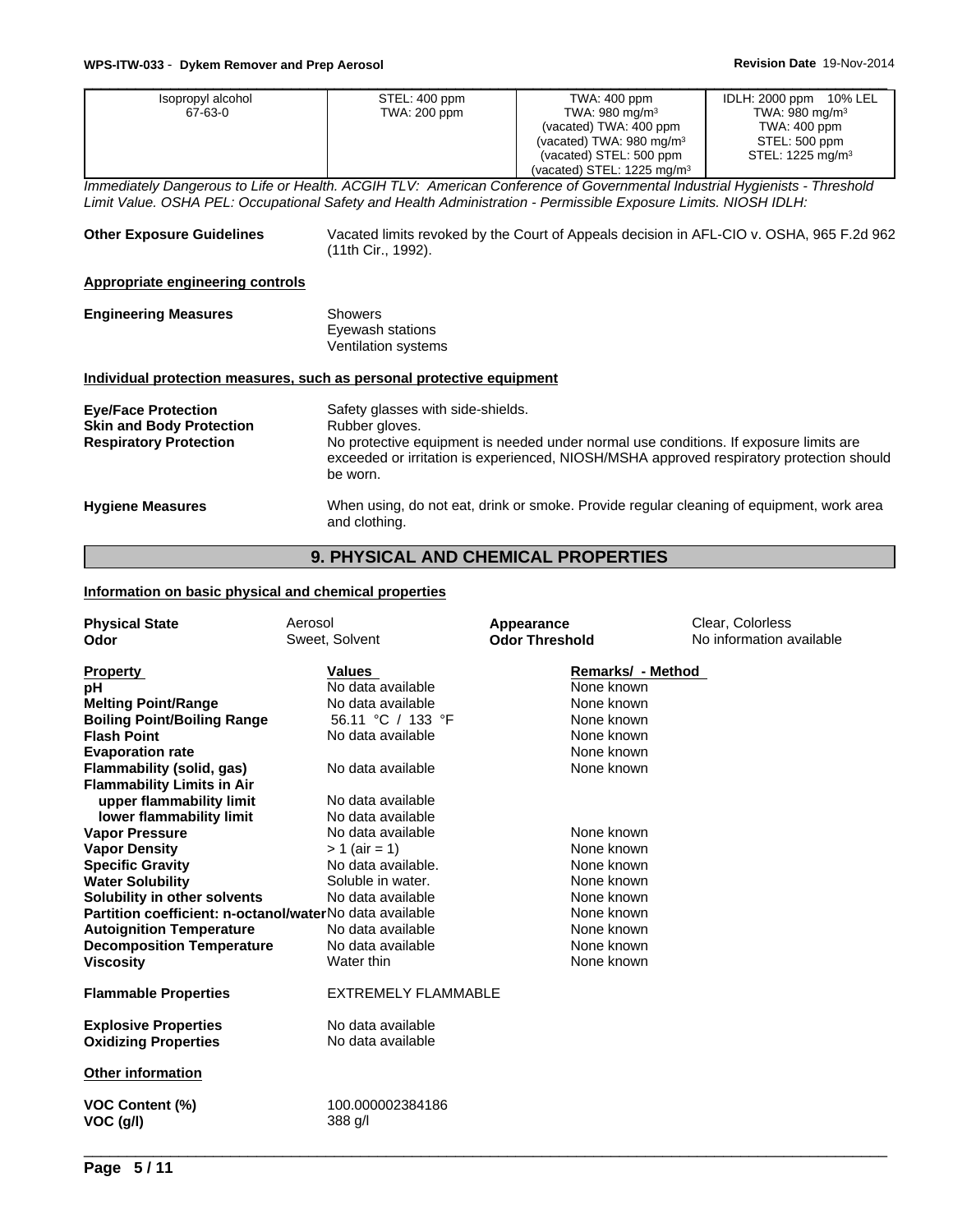# **10. STABILITY AND REACTIVITY**

#### **Reactivity**

No data available.

## **Chemical stability**

Stable under recommended storage conditions.

#### **Possibility of hazardous reactions**

None under normal processing.

## **Hazardous Polymerization**

Hazardous polymerization does not occur.

#### **Conditions to avoid**

Heat, flames and sparks. Temperatures above 49 °C / 120.2 °F. Incompatible products.

## **Incompatible materials**

Strong oxidizing agents. Strong acids. Strong reducing agents. Strong alkalis.

## **Hazardous decomposition products**

Carbon oxides.

## **11. TOXICOLOGICAL INFORMATION**

## **Information on likely routes of exposure**

| <b>Product Information</b> |                                                                                |
|----------------------------|--------------------------------------------------------------------------------|
| <b>Inhalation</b>          | May cause irritation of respiratory tract. May cause drowsiness and dizziness. |
| <b>Eye Contact</b>         | Causes serious eye irritation.                                                 |
| <b>Skin Contact</b>        | May cause irritation.                                                          |
| <b>Ingestion</b>           | Not an expected route of exposure.                                             |
|                            |                                                                                |

| <b>Chemical Name</b> | LD50 Oral            | <b>LD50 Dermal</b>                        | <b>LC50 Inhalation</b>   |
|----------------------|----------------------|-------------------------------------------|--------------------------|
| Acetone              | $=$ 5800 mg/kg (Rat) | 1700mg/kg (rabbit)                        | 18892 mg/m <sup>3</sup>  |
| Ethanol              | $= 7060$ mg/kg (Rat) |                                           | $= 124.7$ mg/L (Rat) 4 h |
| <b>Butane</b>        |                      |                                           | 658 mg/L (Rat) 4 h       |
| Propane              |                      |                                           | $= 658$ mg/L (Rat) 4 h   |
| n-Propyl acetate     | $= 9370$ mg/kg (Rat) | $> 17760$ mg/kg (Rabbit)                  |                          |
| Isopropyl alcohol    | $= 4396$ mg/kg (Rat) | 12800 mg/kg (Rat)<br>12870 mg/kg (Rabbit) | 72.6 mg/L (Rat) 4 h      |

**Symptoms related to the physical, chemical and toxicological characteristics**

**Symptoms** No information available.

#### **Delayed and immediate effects and also chronic effects from short and long term exposure**

|--|

| --<br>$\sim$<br>Chemical<br>Name | <b>CGIH</b><br>^ *<br>., | $\overline{1}$<br>1 A L<br>- | $\sim$ . $\sim$ | $\sim$<br>77 |
|----------------------------------|--------------------------|------------------------------|-----------------|--------------|
|                                  |                          |                              |                 |              |
|                                  |                          |                              |                 |              |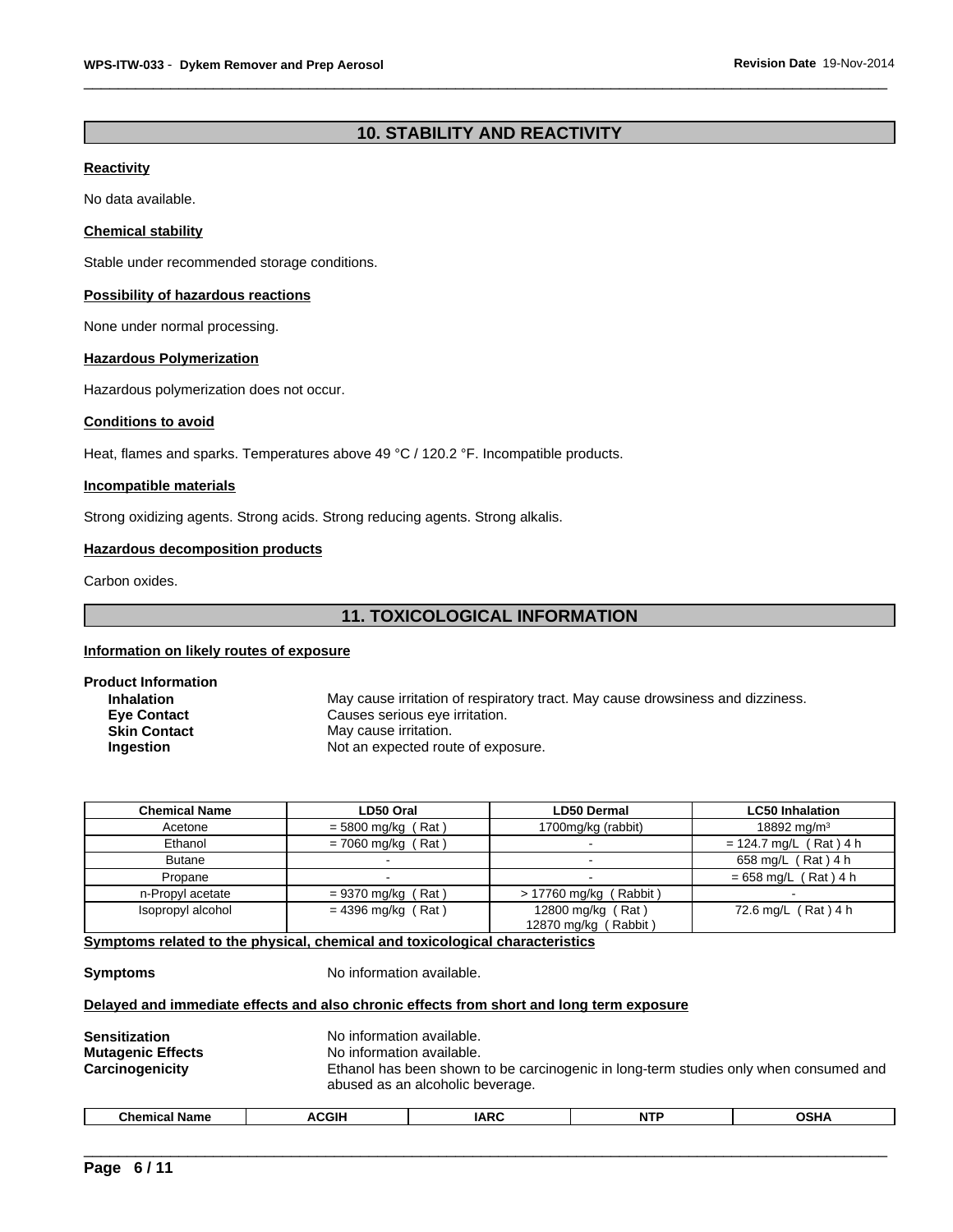| -<br>∟thanol                                 | ◡ | Group          | Known |  |
|----------------------------------------------|---|----------------|-------|--|
| alcohol<br>Isopror <sup>.</sup><br>⊶∪ט∪<br>. |   | iroup.<br>$ -$ |       |  |

## **ACGIH: (American Conference of Governmental Industrial Hygienists)**

A3 - Animal Carcinogen

**IARC: (International Agency for Research on Cancer)** Group 3: Not Classifiable as to its Carcinogenicity to Humans

#### **NTP: (National Toxicity Program)**

Known - Known Carcinogen

## **OSHA: (Occupational Safety & Health Administration)**

X - Present

| <b>Reproductive Toxicity</b>                            | No information available.                                                                                                                                                                                                              |
|---------------------------------------------------------|----------------------------------------------------------------------------------------------------------------------------------------------------------------------------------------------------------------------------------------|
| <b>STOT - single exposure</b>                           | No information available.                                                                                                                                                                                                              |
| <b>STOT</b> - repeated exposure                         | No information available.                                                                                                                                                                                                              |
| <b>Chronic Toxicity</b>                                 | Avoid repeated exposure. Ethanol has been shown to be a reproductive toxin only when<br>consumed as an alcoholic beverage. Ethanol has been shown to be carcinogenic in<br>long-term studies only when consumed as alcoholic beverage. |
| <b>Target Organ Effects</b><br><b>Aspiration Hazard</b> | Respiratory system. Eyes. Skin. Central nervous system (CNS).<br>No information available.                                                                                                                                             |

#### **Numerical measures of toxicity - Product**

|                                                  | The following values are calculated based on chapter 3.1 of the GHS document: |  |
|--------------------------------------------------|-------------------------------------------------------------------------------|--|
| LD50 Oral                                        | 7251 mg/kg; Acute toxicity estimate                                           |  |
| <b>LD50 Dermal</b>                               | 836601 mg/kg; Acute toxicity estimate                                         |  |
| <b>Inhalation</b>                                |                                                                               |  |
| 1968292 mg/L<br>qas                              |                                                                               |  |
| dust/mist<br>452.8 mg/L; Acute toxicity estimate |                                                                               |  |
| Vapor                                            | 3634.7 mg/L; Acute toxicity estimate                                          |  |
|                                                  |                                                                               |  |

# **12. ECOLOGICAL INFORMATION**

#### **Ecotoxicity**

Toxic to aquatic life.

| <b>Chemical Name</b> | <b>Toxicity to Algae</b> | <b>Toxicity to Fish</b>     | <b>Toxicity to</b>                                    | Daphnia Magna (Water          |
|----------------------|--------------------------|-----------------------------|-------------------------------------------------------|-------------------------------|
|                      |                          |                             | <b>Microorganisms</b>                                 | Flea)                         |
| Acetone              |                          | LC50 96 h: 4.74 - 6.33 mL/L | $EC50 = 14500$ mg/L 15 min                            | EC50 48 h: 10294 - 17704      |
| 67-64-1              |                          | (Oncorhynchus mykiss)       |                                                       | mg/L Static (Daphnia          |
|                      |                          | LC50 96 h: 6210 - 8120      |                                                       | magna) EC50 48 h: 12600 -     |
|                      |                          | mg/L static (Pimephales     |                                                       | 12700 mg/L (Daphnia           |
|                      |                          | promelas) LC50 96 h: $=$    |                                                       | magna)                        |
|                      |                          | 8300 mg/L (Lepomis          |                                                       |                               |
|                      |                          | macrochirus)                |                                                       |                               |
| Ethanol              |                          |                             | LC50 96 h: 12.0 - 16.0 mL/L  EC50 = 34634 mg/L 30 min | LC50 48 h: 9268 - 14221       |
| 64-17-5              |                          | static (Oncorhynchus        | $EC50 = 35470$ mg/L 5 min                             | mg/L (Daphnia magna)          |
|                      |                          | mykiss) LC50 96 h: > 100    |                                                       | EC50 24 h: = 10800 mg/L       |
|                      |                          | mg/L static (Pimephales     |                                                       | (Daphnia magna) EC50 48       |
|                      |                          | promelas) LC50 96 h:        |                                                       | $h: = 2$ mg/L Static (Daphnia |
|                      |                          | 13400 - 15100 mg/L          |                                                       | magna)                        |
|                      |                          | flow-through (Pimephales    |                                                       |                               |
|                      |                          | promelas)                   |                                                       |                               |
| n-Propyl acetate     |                          | LC50 96 h: 56-64 mg/L       |                                                       | EC50 24 h: = 318 mg/L         |
| 109-60-4             |                          | flow-through (Pimephales    |                                                       | (Daphnia magna)               |
|                      |                          | promelas)                   |                                                       |                               |
|                      |                          | LC50 96 h: 56-64 mg/L       |                                                       |                               |
|                      |                          | static (Pimephales          |                                                       |                               |
|                      |                          | promelas)                   |                                                       |                               |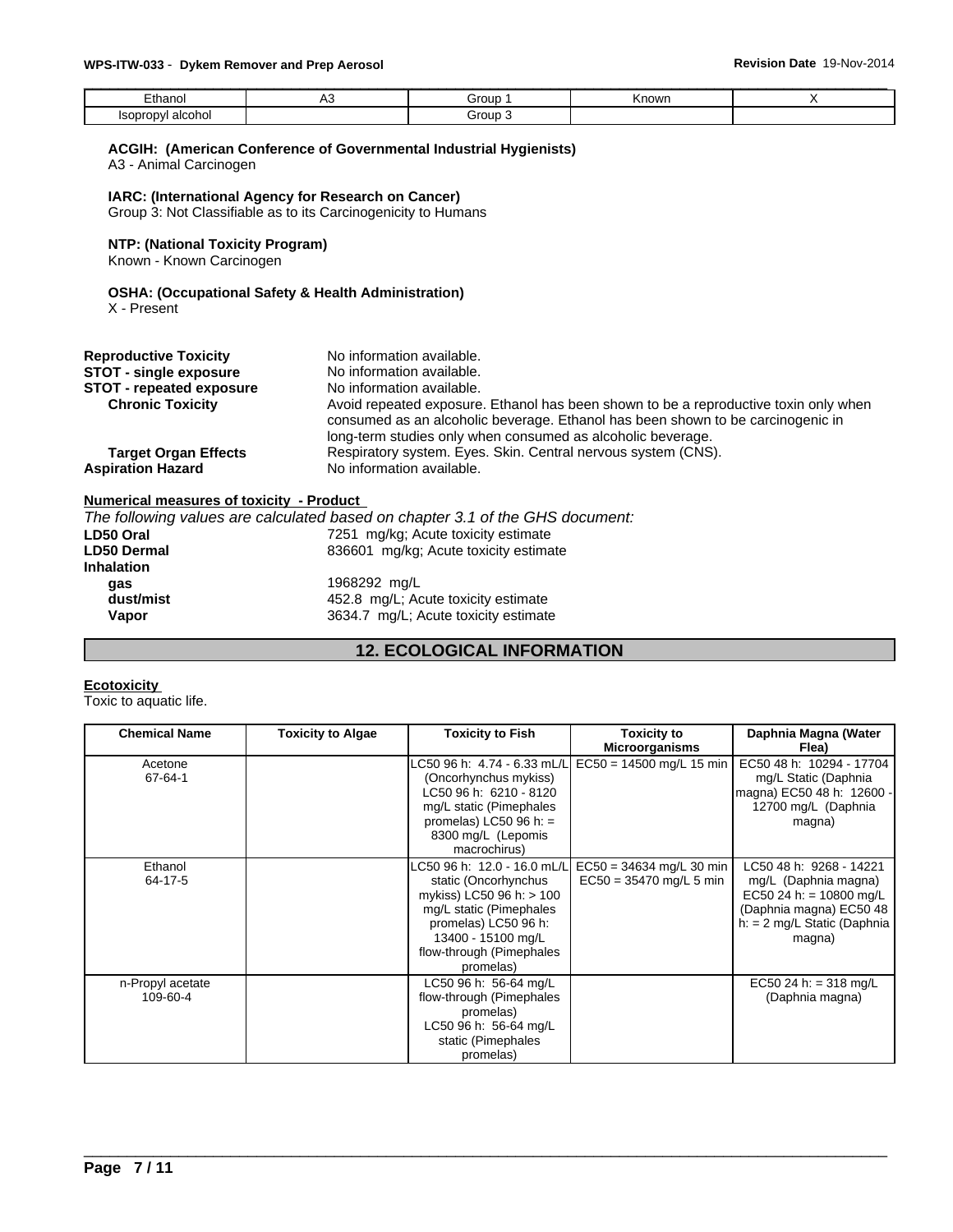| Isopropyl alcohol | EC50 96 h: $> 1000$ mg/L    | LC50 96 h: = 11130 mg/L        | EC50 48 h: = 13299 mg/L |  |
|-------------------|-----------------------------|--------------------------------|-------------------------|--|
| 67-63-0           | (Desmodesmus                | static (Pimephales             | (Daphnia magna)         |  |
|                   | subspicatus) EC50 72 h: $>$ | promelas)                      |                         |  |
|                   | 1000 mg/L (Desmodesmus      | LC50 96 h: = 9640 mg/L         |                         |  |
|                   | subspicatus)                | flow-through (Pimephales       |                         |  |
|                   |                             | promelas)                      |                         |  |
|                   |                             | LC50 96 h: $> 1400000 \mu q/L$ |                         |  |
|                   |                             | (Lepomis macrochirus)          |                         |  |

**Persistence and Degradability** No information available.

#### **Bioaccumulation**

| <b>Chemical Name</b> | Log Pow |
|----------------------|---------|
| Acetone              | $-0.24$ |
| Ethanol              | $-0.32$ |
| Butane               | 2.89    |
| Isopropyl alcohol    | 0.05    |

**Other Adverse Effects**

No information available.

# **13. DISPOSAL CONSIDERATIONS**

**Waste Disposal Methods** Dispose of in accordance with federal, state, and local regulations

**Contaminated Packaging** Do not re-use empty containers.

**US EPA Waste Number** U002

| <b>Chemical Name</b> | <b>RCRA</b> | <b>RCRA</b><br>Listino<br>- Basis for I | <b>RCRA - D Series Wastes</b> | $RCRA - 1$<br>· U Series Wastes |  |
|----------------------|-------------|-----------------------------------------|-------------------------------|---------------------------------|--|
| Acetone - 67-64-1    |             | Included in waste stream:<br>F039       |                               | U002                            |  |

This product contains one or more substances that are listed with the State of California as a hazardous waste.

| <b>Chemical Name</b> | <b>California Hazardous Waste</b> |
|----------------------|-----------------------------------|
| Acetone              | Ignitable                         |
| Ethanol              | Toxic                             |
|                      | Ignitable                         |
| n-Propyl acetate     | Toxic                             |
|                      | lgnitable                         |
| Isopropyl alcohol    | Toxic                             |
|                      | Ignitable                         |

# **14. TRANSPORT INFORMATION**

 $\overline{\phantom{a}}$  ,  $\overline{\phantom{a}}$  ,  $\overline{\phantom{a}}$  ,  $\overline{\phantom{a}}$  ,  $\overline{\phantom{a}}$  ,  $\overline{\phantom{a}}$  ,  $\overline{\phantom{a}}$  ,  $\overline{\phantom{a}}$  ,  $\overline{\phantom{a}}$  ,  $\overline{\phantom{a}}$  ,  $\overline{\phantom{a}}$  ,  $\overline{\phantom{a}}$  ,  $\overline{\phantom{a}}$  ,  $\overline{\phantom{a}}$  ,  $\overline{\phantom{a}}$  ,  $\overline{\phantom{a}}$ 

**DOT** 

| Proper shipping name<br><b>Hazard Class</b><br><b>Reportable Quantity (RQ)</b><br><b>Description</b><br><b>Emergency Response Guide</b><br><b>Number</b> | Consumer commodity<br>ORM-D<br>Acetone: RQ kg= 4172.79<br>Consumer commodity, ORM-D<br>126 |
|----------------------------------------------------------------------------------------------------------------------------------------------------------|--------------------------------------------------------------------------------------------|
| <b>TDG</b>                                                                                                                                               |                                                                                            |
| <b>UN-Number</b>                                                                                                                                         | <b>UN1950</b>                                                                              |
| <b>Proper Shipping Name</b>                                                                                                                              | Aerosols                                                                                   |
| <b>Hazard Class</b>                                                                                                                                      | 2.1                                                                                        |
| <b>Description</b>                                                                                                                                       | UN1950, Aerosols, 2.1                                                                      |
| <b>MEX</b>                                                                                                                                               |                                                                                            |
| <b>UN-Number</b>                                                                                                                                         | UN1950                                                                                     |
| <b>Proper Shipping Name</b>                                                                                                                              | Aerosols                                                                                   |
| <b>Hazard Class</b>                                                                                                                                      | 2.1                                                                                        |
| <b>Description</b>                                                                                                                                       | UN1950, Aerosols, 2.1                                                                      |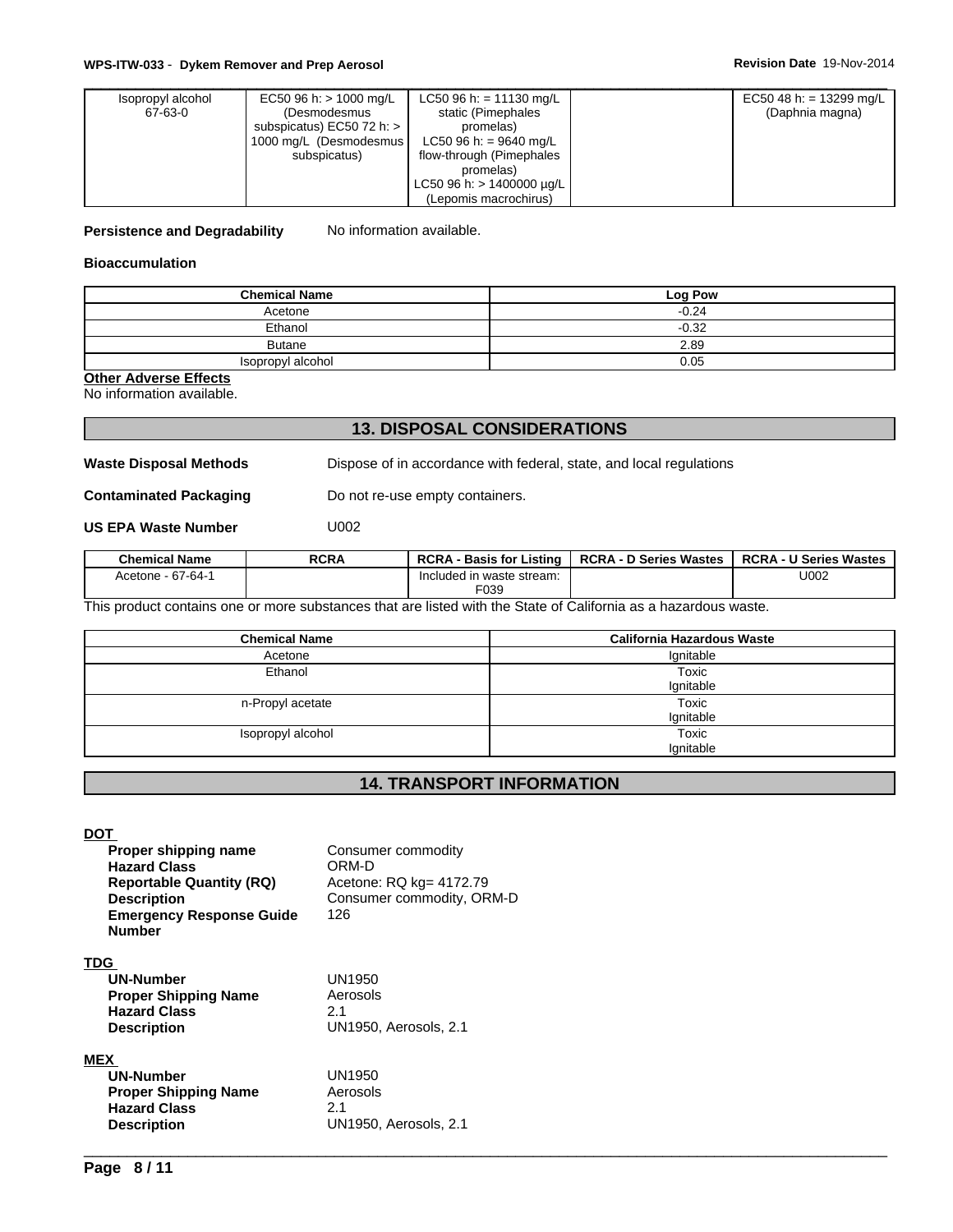| <b>ICAO</b>                                        |                                         |
|----------------------------------------------------|-----------------------------------------|
| <b>UN-Number</b>                                   | UN1950                                  |
| Proper shipping name                               | Aerosols                                |
| <b>Hazard Class</b>                                | 2.1<br>UN1950, Aerosols, 2.1            |
| <b>Description</b>                                 |                                         |
| IATA                                               |                                         |
| <b>UN-Number</b>                                   | UN1950                                  |
| <b>Proper Shipping Name</b>                        | Aerosols, flammable                     |
| <b>Hazard Class</b>                                | 2.1                                     |
| <b>ERG Code</b>                                    | 10 <sub>L</sub>                         |
| <b>Description</b>                                 | UN1950, Aerosols, flammable, 2.1        |
| <b>IMDG/IMO</b>                                    |                                         |
| <b>UN-Number</b>                                   | UN1950                                  |
| <b>Proper Shipping Name</b>                        | Aerosols                                |
| <b>Hazard Class</b>                                | $\overline{2}$                          |
| <b>Subsidiary Class</b><br>EmS No.                 | See SP63<br>$F-D, S-U$                  |
| <b>Description</b>                                 | UN1950, Aerosols, 2.1 (See SP63)        |
|                                                    |                                         |
| <b>RID</b>                                         |                                         |
| <b>UN-Number</b>                                   | <b>UN1950</b>                           |
| <b>Proper Shipping Name</b>                        | Aerosols                                |
| <b>Hazard Class</b><br><b>Classification Code</b>  | 2<br>5F                                 |
| <b>Description</b>                                 | UN1950, Aerosols, 2.1                   |
|                                                    |                                         |
| ADR                                                |                                         |
| <b>UN-Number</b>                                   | UN1950                                  |
| <b>Proper Shipping Name</b><br><b>Hazard Class</b> | Aerosols<br>2                           |
| <b>Classification Code</b>                         | 5F                                      |
| <b>Tunnel Restriction Code</b>                     | (D)                                     |
| <b>Description</b>                                 | UN1950, Aerosols, 2.1, (D)              |
| <b>ADR/RID-Labels</b>                              | 2.1                                     |
| ADN                                                |                                         |
| <b>Proper Shipping Name</b>                        | Aerosols                                |
| <b>Hazard Class</b>                                | $\mathcal{P}$                           |
| <b>Classification Code</b>                         | 5F                                      |
| <b>Special Provisions</b>                          | 190, 327, 344, 625                      |
| <b>Description</b>                                 | UN1950, Aerosols, 2.1                   |
| <b>Limited Quantity</b><br><b>Ventilation</b>      | 1 L<br><b>VE01, VE04</b>                |
|                                                    |                                         |
|                                                    | <b><i>AE DECULATODY INFODMATION</i></b> |

## **15. REGULATORY INFORMATION**

 $\overline{\phantom{a}}$  ,  $\overline{\phantom{a}}$  ,  $\overline{\phantom{a}}$  ,  $\overline{\phantom{a}}$  ,  $\overline{\phantom{a}}$  ,  $\overline{\phantom{a}}$  ,  $\overline{\phantom{a}}$  ,  $\overline{\phantom{a}}$  ,  $\overline{\phantom{a}}$  ,  $\overline{\phantom{a}}$  ,  $\overline{\phantom{a}}$  ,  $\overline{\phantom{a}}$  ,  $\overline{\phantom{a}}$  ,  $\overline{\phantom{a}}$  ,  $\overline{\phantom{a}}$  ,  $\overline{\phantom{a}}$ 

| International Inventories |          |
|---------------------------|----------|
| <b>TSCA</b>               | Complies |
| <b>DSL</b>                | Complies |
| <b>EINECS</b>             | Complies |
| <b>ENCS</b>               | Complies |
| <b>IECSC</b>              | Complies |
| <b>KECL</b>               | Complies |
| <b>PICCS</b>              | Complies |
| <b>AICS</b>               | Complies |

#### **Legend**

**TSCA** - United States Toxic Substances Control Act Section 8(b) Inventory **DSL/NDSL** - Canadian Domestic Substances List/Non-Domestic Substances List **EINECS/ELINCS** - European Inventory of Existing Commercial Chemical Substances/EU List of Notified Chemical Substances **ENCS** - Japan Existing and New Chemical Substances **IECSC** - China Inventory of Existing Chemical Substances **KECL** - Korean Existing and Evaluated Chemical Substances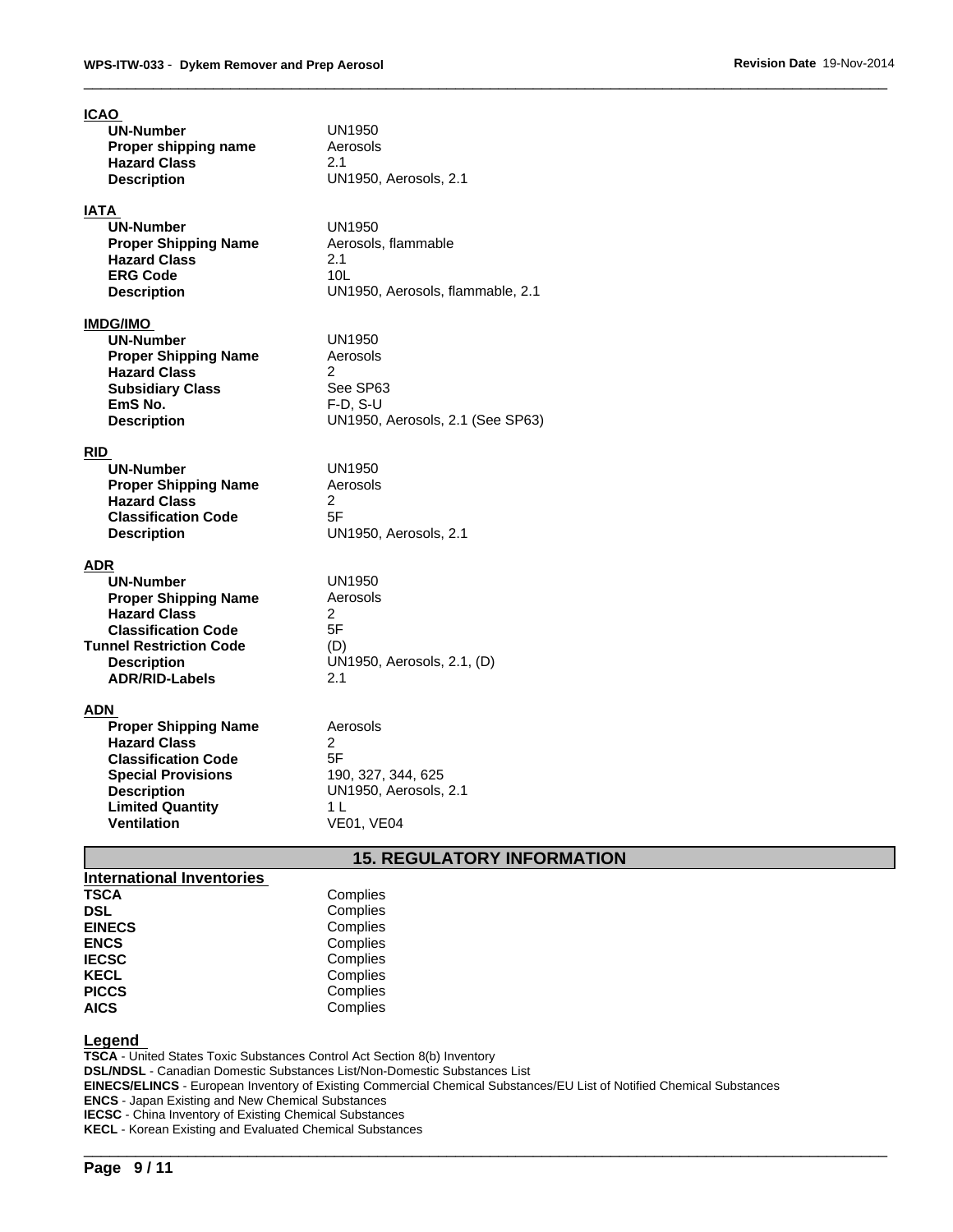**PICCS** - Philippines Inventory of Chemicals and Chemical Substances **AICS** - Australian Inventory of Chemical Substances

## **U.S. Federal Regulations**

Section 313 of Title III of the Superfund Amendments and Reauthorization Act of 1986 (SARA). This product contains a chemical or chemicals which are subject to the reporting requirements of the Act and Title 40 of the Code of Federal Regulations, Part 372:

| <b>Chemical Name</b>                  | <b>CAS-No</b> | Weight % | <b>SARA 313 - Threshold</b><br>Values % |
|---------------------------------------|---------------|----------|-----------------------------------------|
| Isopropyl alcohol                     | 67-63-0       | l.53     | 1.0                                     |
| <b>SARA 311/312 Hazard Categories</b> |               |          |                                         |
| <b>Acute Health Hazard</b>            | Yes           |          |                                         |
| <b>Chronic Health Hazard</b>          | No            |          |                                         |
| <b>Fire Hazard</b>                    | Yes           |          |                                         |
| Sudden Release of Pressure Hazard     | Yes           |          |                                         |
| <b>Reactive Hazard</b>                | No            |          |                                         |

#### **Clean Water Act**

This product does not contain any substances regulated as pollutants pursuant to the Clean Water Act (40 CFR 122.21 and 40 CFR 122.42).

#### **CERCLA**

This material, as supplied, contains one or more substances regulated as a hazardous substance under the Comprehensive Environmental Response Compensation and Liability Act (CERCLA) (40 CFR 302):

| <b>Chemical Name</b> | <b>Hazardous Substances RQs</b> | <b>Extremely Hazardous Substances</b><br><b>RQs</b> | <b>RQ</b>                                  |
|----------------------|---------------------------------|-----------------------------------------------------|--------------------------------------------|
| Acetone              | 5000 lb                         |                                                     | RQ 5000 lb final RQ<br>RQ 2270 kg final RQ |

## **U.S. State Regulations**

## **California Proposition 65**

This product contains the following Proposition 65 chemicals: Ethyl alcohol is only considered a Proposition 65 developmental hazard when it is ingested as an alcoholic beverage.

| Chemical<br>' Name | -NI.<br>UMJ-INU | <br>Califor<br>----<br>'ron.<br>-00<br>лю |
|--------------------|-----------------|-------------------------------------------|
| Ethanol            | 64-<br>$ -$     | ` }evelopmental<br>ັບ ບ                   |

## **U.S. State Right-to-Know Regulations**

"X" designates that the ingredients are listed on the state right to know list.

| <b>Chemical Name</b> | New Jersey | <b>Massachusetts</b> | Pennsylvania | <b>Illinois</b> | <b>Rhode Island</b> |
|----------------------|------------|----------------------|--------------|-----------------|---------------------|
| Acetone              |            |                      |              |                 |                     |
| Ethanol              |            |                      |              |                 |                     |
| <b>Butane</b>        |            |                      |              |                 |                     |
| Propane              |            |                      |              |                 |                     |
| n-Propyl acetate     |            |                      |              |                 |                     |
| Isopropyl alcohol    |            |                      |              |                 |                     |

#### **U.S. EPA Label Information**

**EPA Pesticide Registration Number** Not applicable

| <b>16. OTHER INFORMATION</b> |                        |                       |                          |                                           |
|------------------------------|------------------------|-----------------------|--------------------------|-------------------------------------------|
| <b>NFPA</b>                  | <b>Health Hazard 2</b> | <b>Flammability 4</b> | Instability 0            | <b>Physical and Chemical</b><br>Hazards - |
| <b>HMIS</b>                  | <b>Health Hazard 2</b> | Flammability          | <b>Physical Hazard 0</b> | <b>Personal Protection X</b>              |